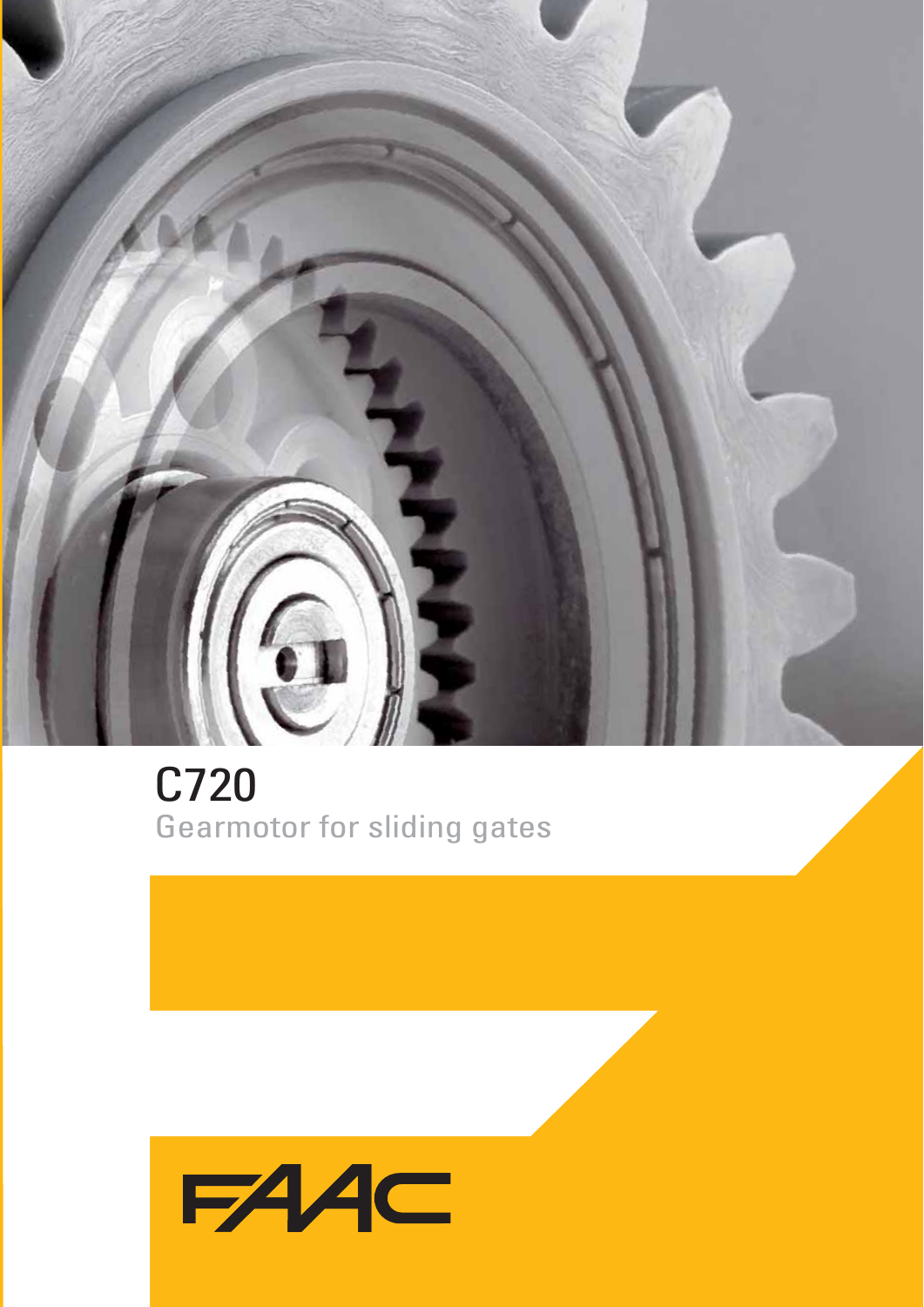# C720

## A NEW REDUCTION PRINCIPLE FOR GATE AUTOMATION

- New moving axes speed reduction principle (FAAC patented).
- Very high mechanical efficiency (>80%).
- Integrated control board with anti-crushing system and virtual encoder for inversion on obstacles.
- Magnetic limit switches.
- Residential use.







- High mechanical efficiency: >80% (+50% compared to traditional gearboxes)
- **Vibration and noise reduction:** the impellers are 180° out of phase, making the gearbox perfectly symmetrical and balanced
- **Robustness and reliability:** the load is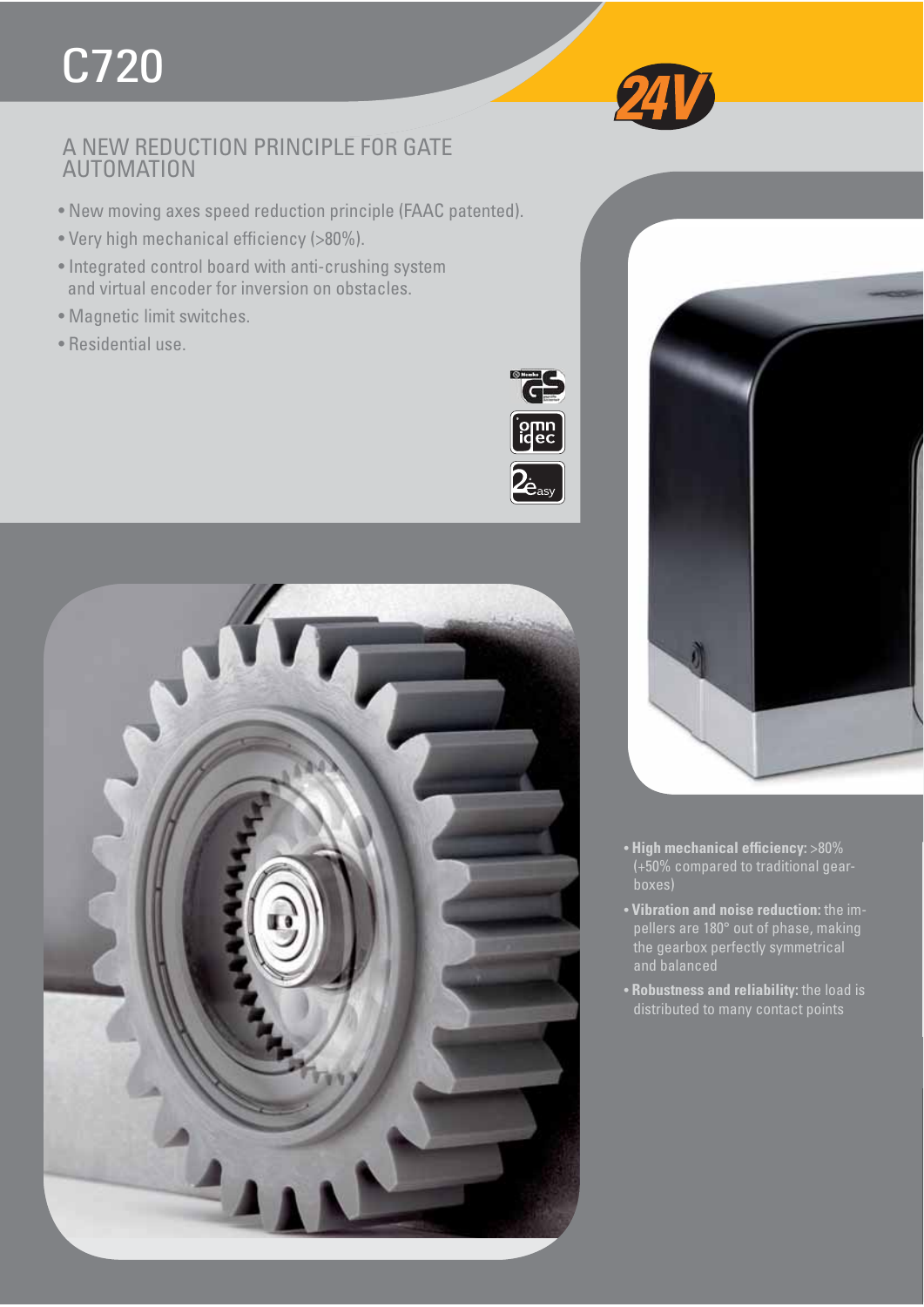



### **Emergency kit XBAT 24V with NiMH battery**

**Receiver XF433 MHz Receiver XF868 MHz (compatible with all FAAC transmitters)**

## Integrated E720 electronic board



- Easy to configure through the LCD display
- High level of programmability and adjustment of installation parameters
- Both traditional and Bus photocells can be connected to the board
- 10 operating logics

## TECHNICAL SPECIFICATIONS C720

| Power supply   | 230 Vac 50 Hz |
|----------------|---------------|
| Motor supply   | 24 Vdc        |
| Power          | 170W          |
| Current        | 7 A           |
| Electric motor | 3200 rpm      |
| Max torque     | <b>18 Nm</b>  |
| <b>Thrust</b>  | 320 N         |
| Pinion         | Z28 M 4       |

| Gate speed                    | Max 18<br>m/min                         |
|-------------------------------|-----------------------------------------|
| Operating ambient temperature | $-20^{\circ}$ C $\div$ +55°C $^{\circ}$ |
| Weight                        | 8 ka                                    |
| Limit switches                | <b>Magnetic</b>                         |
| <b>Protection class</b>       | <b>IP 44</b>                            |
| Dimensions (L x D x H)        | 300 x 180 x 280                         |